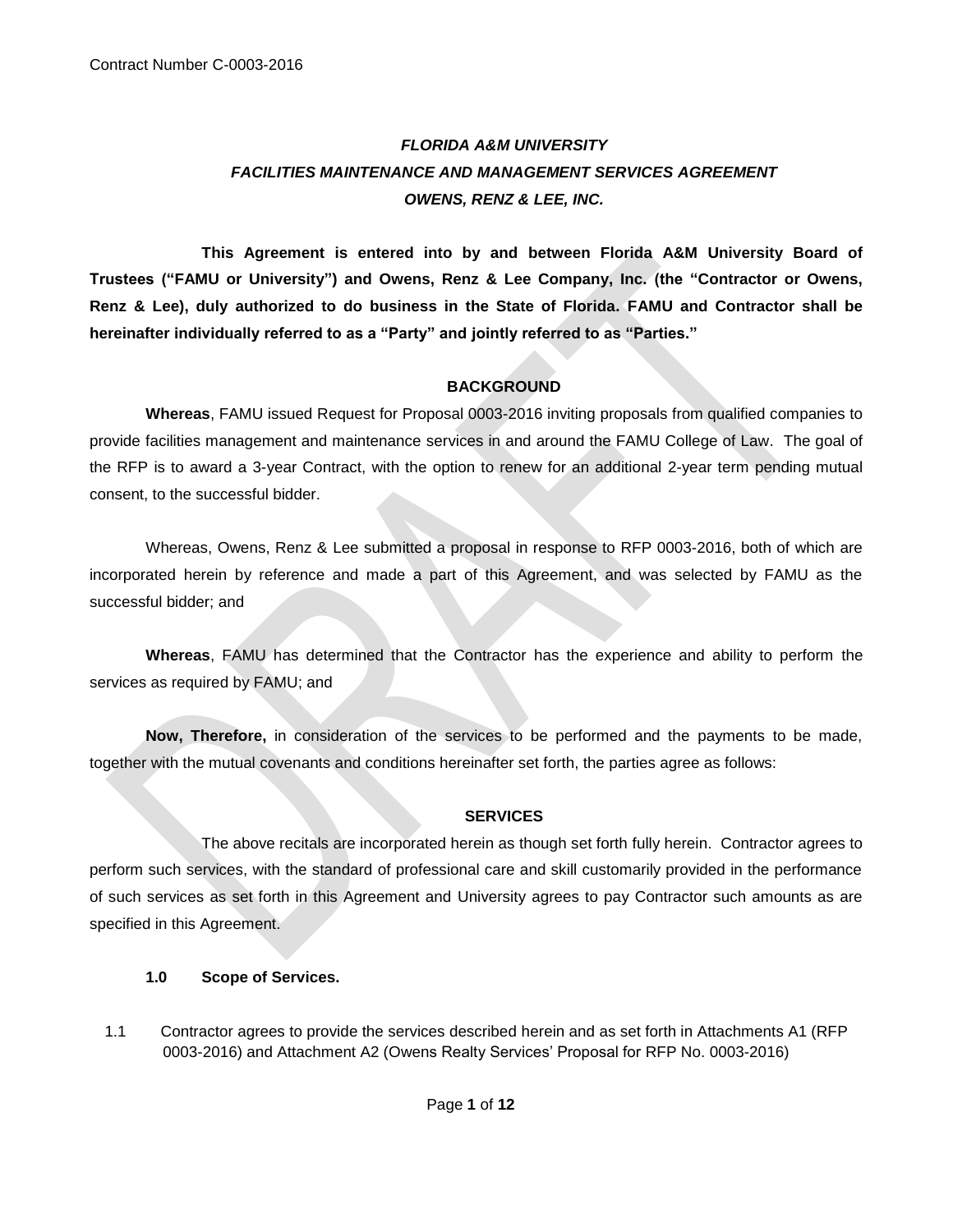.

 1.2 Contractor agrees to perform the Services to the satisfaction of the University during the term of this Agreement.

1.3 University's Contract Manager overseeing Services provided under this Agreement is Ron Barron, who is located at the address set forth in paragraph 10.0.

1.4 Contractor's Contract Manager overseeing Services provided under this Agreement is Robert Owens, who is located at address set forth in paragraph 10.0.

# **2.0 Fees and Expenses.**

2.1 University agrees to pay Contractor as described in Attachment A2 and Attachment B. The total amount paid under this Agreement cannot exceed \$1,388,517.86 for the contract period, for the services set forth in Attachment A1 and Attachment A2.

2.2 The total fee shall be payable as set forth in Attachment A2 and Attachment B, Schedule of Deliverables, in accordance with the University Prompt Payment Compliance Policy (Section 215.422, Florida Statutes (F.S.)) and upon submission of an invoice that is in detail sufficient for a pre audit and post audit thereof. Invoices shall contain contract number, invoice number, invoicing period, current and cumulative total amounts, description of services/tasks performed, current and cumulative percentage of work performed and completed and a copy of the applicable written reports/deliverables approved by the FAMU Contract Manager.

2.3 FAMU is a tax immune sovereign and exempt from the payment of all sales, use or excise taxes. Contractor shall pay all personal property taxes on leased equipment and all taxes based upon net income.

2.4 Contractor agrees that Contractor is solely responsible for payment of income, social security, and other employment taxes due to the proper taxing authorities, and that Institution will not deduct such taxes from any payments to Contractor hereunder.

2.5 When travel is specifically permitted under the Agreement, travel, meals, and lodging expenses shall be paid in accordance with Section 112.061, Florida Statutes (F.S.). Expenses in excess of the amount permitted by Section 112.061, Florida Statutes shall be borne by Contractor. Contractor shall submit detailed documentation and adequate receipts and other appropriate documentation as requested by FAMU to support reimbursement of all such reimbursable expenses also as set forth in paragraph 2.2.

2.6 Institution's obligation to pay beyond the current fiscal year is contingent upon annual appropriation by the Florida Legislature or FAMU Board of Trustees or appropriate funding agency.

**3.0 <b>Term.** The Services to be rendered by Contractor under this Agreement shall commence no earlier than February 1, 2016 and completed by September 30, 2018. This term may be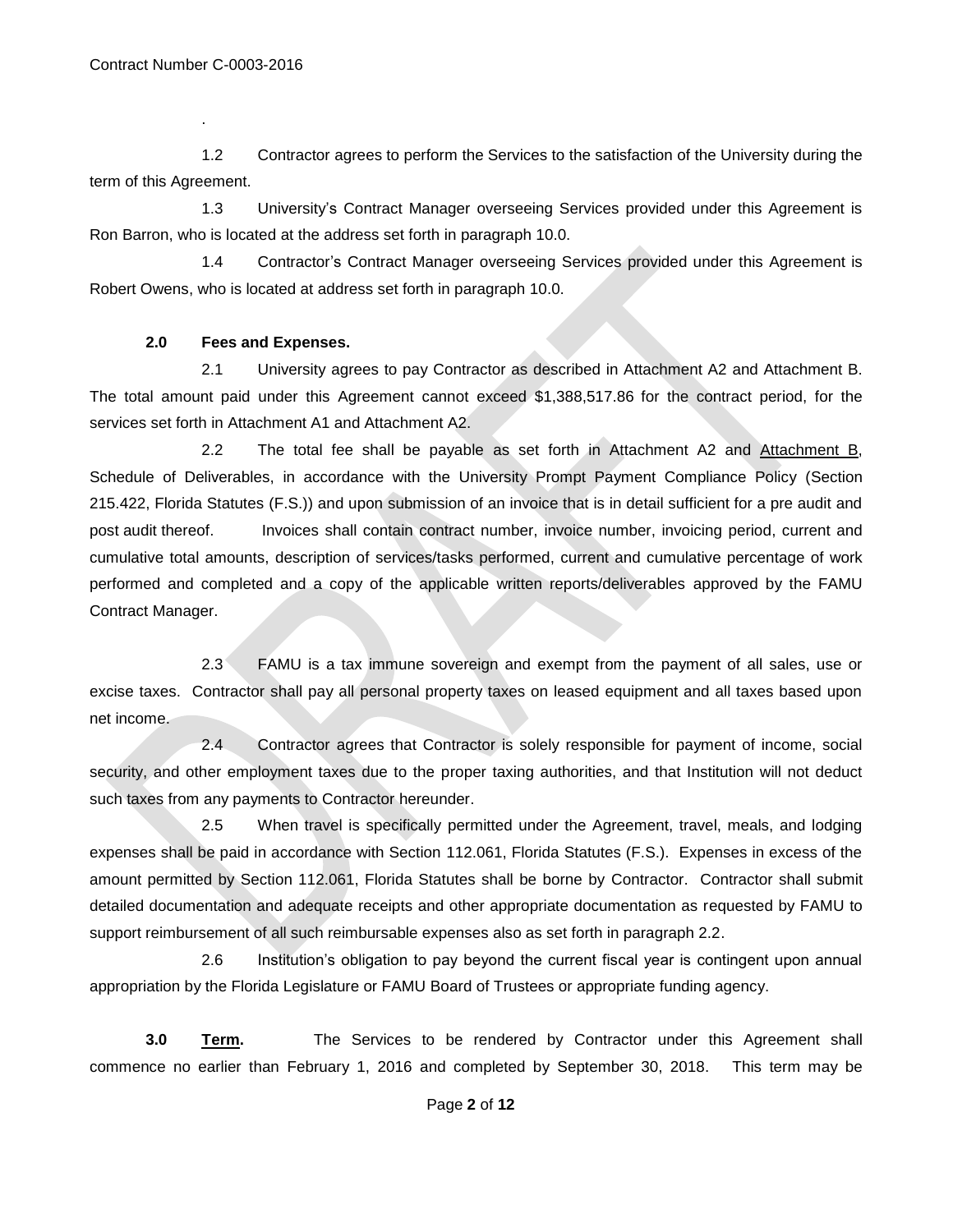renewed or extended beyond such completion date if University agrees to the renewal or extension in writing. However, renewal or extension shall be no longer than the initial term and shall be contingent upon satisfactory performance by the Contractor as determined within the sole discretion of the University.

#### **4.0 Contractor's Capacity and Responsibilities.**

4.1 It is expressly understood that Contractor is an independent contractor and not the agent, partner, joint venture, legal representative, or employee of University. Contractor and Contractor's workers are not employees of University and are not entitled to tax withholding, Workers' Compensation, unemployment compensation, or any employee benefits, statutory or otherwise. Contractor agrees that Contractor is solely responsible for payment of income, social security, and other employment taxes due to the proper taxing authorities, and that University will not deduct such taxes from any payments to Contractor hereunder. Contractor is responsible for providing all necessary insurance for himself/herself, Contractor's workers, agents, and representatives.

4.2 Contractor shall not have the authority to enter into any contract or agreement to bind University and shall not represent to anyone that Contractor has such authority.

4.3 Contractor shall not use the credit, name, logo, trademarks and/or copyrights of University in connection with its business or affairs except as specifically authorized in this Agreement or as approved by University prior to use by Contractor.

4.4 Contractor represents and warrants to University that in performing the Services Contractor will not be in breach of any agreement with a third party.

4.5 Contractor declares that he/she is not a legislator, elected or appointed officer, or that his/her firm is not owned or controlled by any legislator, elected or appointed officer, compensated or uncompensated, member of a State board of commission, or other employee of the State of Florida; and

4.6 Contractor agrees that pursuant to Section 112.313(2), F.S., it will not offer to give or give anything of value, including a gift, loan, reward, promise of future employment, favor or service to any FAMU employee based upon any understanding that the official action or judgment of the employee would be influenced thereby. Contractor will ensure that its subcontractors comply with these rules.

4.7 Contractor agrees to comply with the provisions of Sections 11.062 and 216.347, F.S., which prohibit the expenditure for contract funds for the purpose of lobbying the state legislature or a state agency. Contractor agrees to comply with all federal lobbying requirement regulations and laws.

4.8 As provided in Section 287.132-133, F.S., by entering into this Agreement or performing any work in furtherance hereof, Contractor certifies that it, its affiliates, suppliers, subcontractors and Contractors who will perform work hereunder, have not been placed on the convicted vendor list maintained by the State of Florida Department of Management Services within the thirty-six (36) months immediately preceding the date hereof. This notice is required by Section 287.133(3) (a), F.S.

#### **5.0 Confidentiality of Information.**

Page **3** of **12**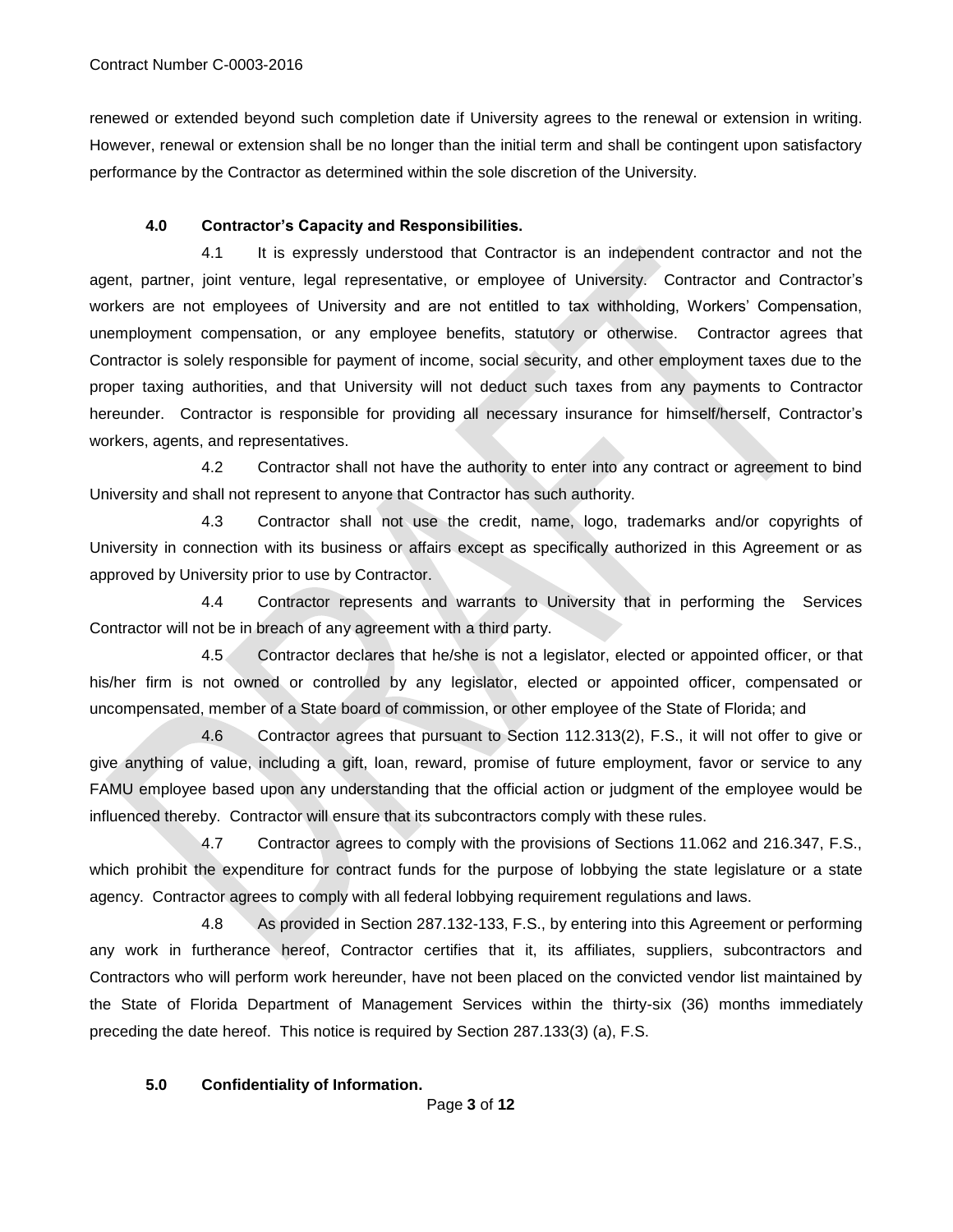5.1 Contractor agrees to keep confidential and not to disclose to third parties any information provided by University pursuant to this Agreement unless Contractor has received prior written consent of University to make such disclosure. This obligation of confidentiality does not extend to any information that:

5.1.1 Is or shall become, through no fault of Contractor, available to the general public, or

5.1.2 Is independently developed and hereafter supplied to Contractor by a third party without disclosure restriction.

5.2 This provision shall survive expiration and termination of this Agreement.

## **6.0 Property Rights and Reports.**

6.1 Contractor agrees that any computer programs, software, documentation, copyrightable work, discoveries, inventions, or improvements generated, acquired developed by Contractor solely, or with others, resulting from the performance of Services pursuant to this Agreement are the property of University, and Contractor agrees to assign all rights therein to University. Contractor further agrees to provide University with any assistance which University may require to obtain patents or copyright registrations, including the execution of any documents submitted by University.

6.2 Contractor shall provide deliverables in accordance with Attachment B of this Agreement. Also, the parties agree that the report was specifically ordered and commissioned by University, and is a work for hire as such term is used and defined in the Copyright Act. Accordingly, University shall be considered the author thereof, and the sole and exclusive owner throughout the world forever of all rights existing therein, including all manuscripts, reports, sketches, drafts, notes, maps, memoranda, etc., relating to the work, and all revisions, editions, and versions thereof in all languages, forms, and m media now or hereafter known and developed.

6.3 This provision shall survive expiration and termination of this Agreement.

**7.0 Suspension or Termination of Contract.** University reserves the right to suspend indefinitely or terminate the contract and the Services to be rendered by Contractor for any reason, upon 30 days prior written notice to Contractor. In the event of termination prior to completion of all work described in Section 1.0, the amount of the total fee to be paid Contractor shall be determined by University on the basis of the portion of the total work actually completed up to the time of such termination.

**8.0 Dispute Resolution.** Any controversy, claim, or dispute arising out of or relating to this Agreement or the breach thereof, shall be first resolved in an informal manner at the Contract Manager level, then at the President level or by an alternative form of non-binding dispute resolution, such as mediation. If necessary, a neutral third party mediator shall be mutually selected by the parties and such costs shall be shared equally by both parties. If such efforts are unsuccessful, the parties may exercise any remedy available in law or equity.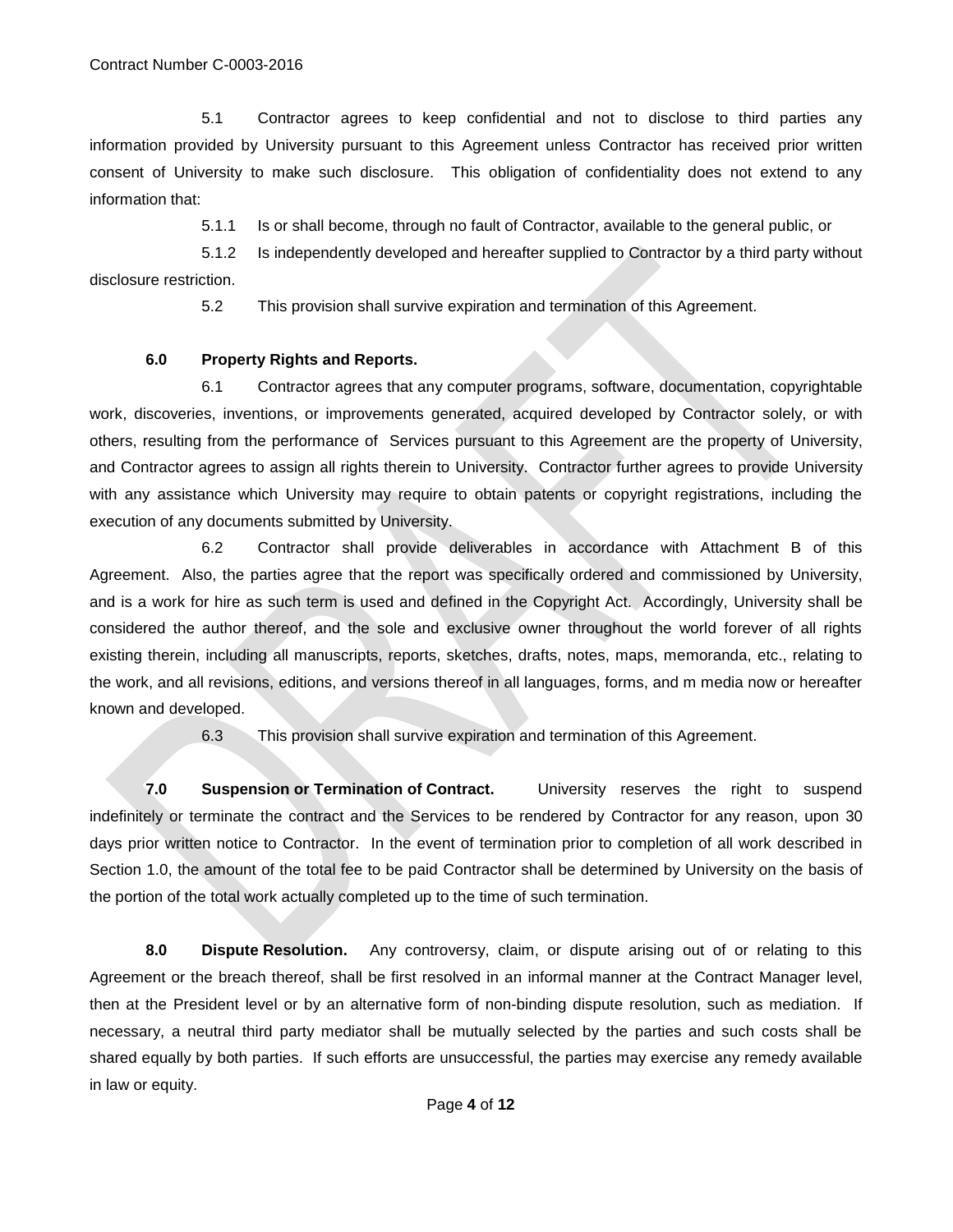#### **9.0 Indemnification and Hold Harmless.**

9.1 Contractor hereby covenant and agree to indemnify and hold the FAMU, the FAMU Board of Trustees, the State of Florida and the Florida Board of Governors, and their respective employees, officers, directors and agents harmless from and against any and all claims, losses, liens, fines, demands claim, suit, demands, action, taxes, penalties, by, arising from the negligence of the Contractor with regard to services connected with this Contract, or any of the rights and responsibilities required, or referred to, in this Contract, including reasonable attorney's fees, expert witness fees, and court/arbitration costs. These indemnifications shall service the term and any renewals of the Contract.

9.2 The University accepts liability solely in accordance with Section 768.28, Florida Statutes.

9.3 In no event shall either party, its directors, officers, employees or agents be liable for any special, incidental, punitive, indirect, or consequential damages arising out of or in connection with the services provided under this contract even if advised of the possibility of such damages.

**10.0 Notice.** Any notice to either party hereunder must be in writing signed by the party giving it, and shall be served either personally or by certified mail as addressed below or to such other addressee as may be hereafter designated by written notice. All such notices shall be effective only when received by the addressee.

To University: Florida A&M University 2400 Wahnish Way Tallahassee, FL 32307 Telephone: (850)599-3203 Attn: Ron Barron, Associate Director, POM

To Contractor: Owens, Renz & Lee Company, Inc. 2 Summit Place Branford, CT 06405 Telephone: (203) 643.1001 Attn: Mr. Robert Owens, President/CEO

 Page **5** of **12 11.0 Insurance. Contractor shall at its own expense obtain and maintain all necessary and appropriate insurance, including without limitation professional liability insurance sufficient to conduct**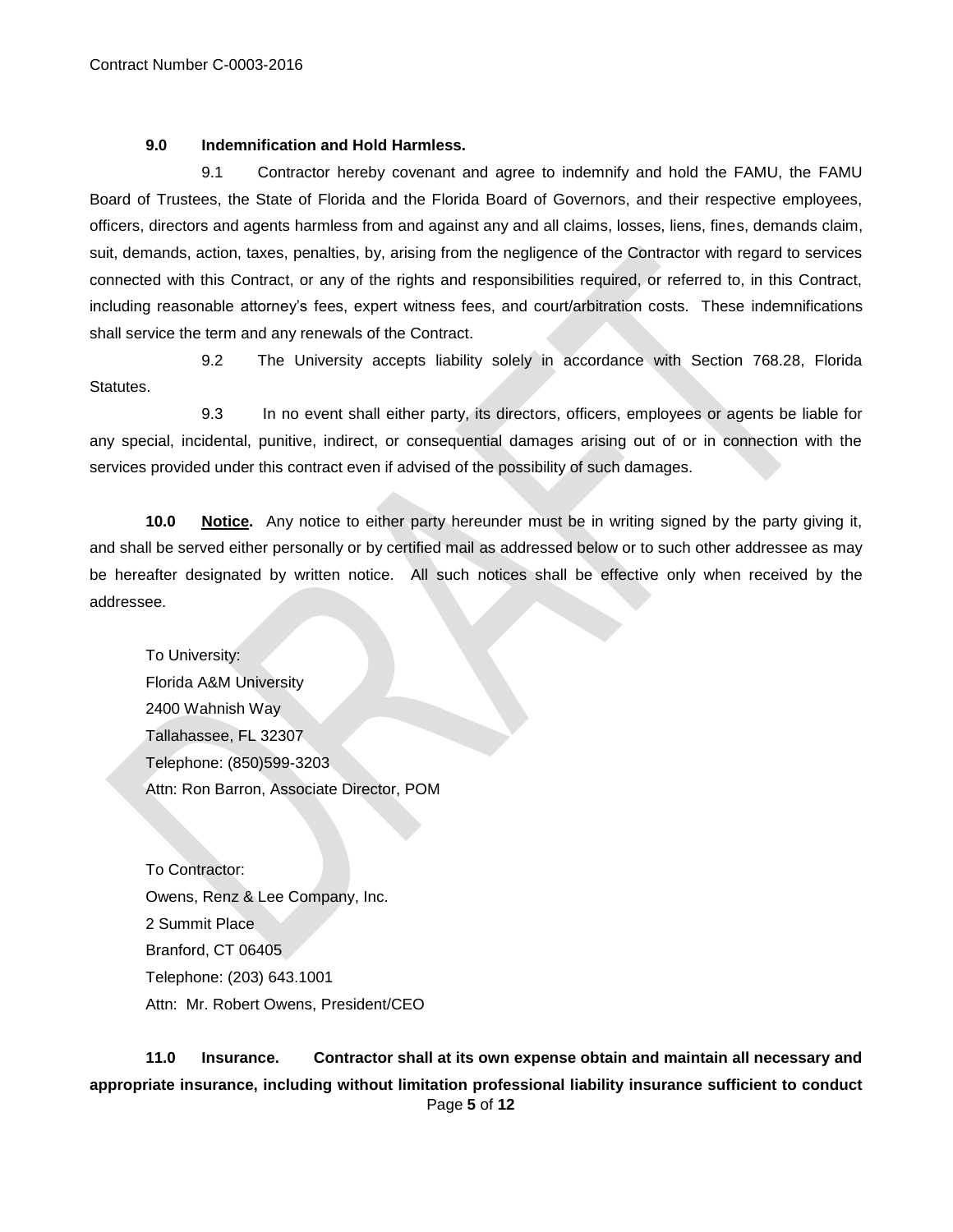**its business to cover such acts, omissions and liability caused by, or arising out of, activities of Contractor and its agents, and/or employees while in engaged in, conducting and preparing for, the Consulting work, and such other insurance that is required by University. Contractor shall furnish to University certificates of insurance evidencing that such insurance has been procured prior to commencement of such work. Failure to produce any and maintain necessary insurance certificates may result in the denial or cancellation of this Agreement by FAMU.**

**12.0 Severability.** The terms of this Agreement are severable such that if any term or provision is declared by a court of competent jurisdiction to be illegal, void, or unenforceable, the remainder of the provisions shall continue to be valid and enforceable.

**13.0 Governing Law; Forum.** This Agreement shall be governed by and construed under the laws of the State of Florida, in Leon County, which shall be the forum for any lawsuit between the Parties arising from or incident to this Agreement.

**14.0 Paragraph Headings.** The paragraph headings in this Agreement are inserted for convenience only and shall not be construed to limit or modify the scope of any provision of this Agreement.

**15.0 Non-Waiver.** The delay or failure of either Party to exercise any of its rights under this Agreement for a breach thereof shall not be deemed to be a waiver of any subsequent breach either of the same provision or otherwise.

**16.0 Assignment.** Contractor may not assign the rights or obligations under this Agreement without University's prior written consent.

**17.0 Public Records.** This Agreement may be unilaterally cancelled by the University for the refusal by Contractor to allow public access to all documents, papers, letters, or other material subject to the provisions of Chapter 119, F.S., made or received in conjunction with this Agreement. To the extent that CONTRACTOR meets the definition of "contractor" under Section 119.0701, Florida Statutes, Contractor must comply with the provisions of Section 119.0701. Contractor shall return all documents to the University upon termination and destroy confidential and exempt information as appropriate. If Contractor is exposed to FAMU's confidential information, Contractor will keep such information confidential and will act in accordance with any guidelines and applicable laws (such as FERPA, HIPAA and the Grammy Leach Bliley Act.) FAMU will respond to public records requests without any duty to give Contractor prior notice.

 Page **6** of **12 18.0 Nondiscrimination.** Contractor agrees not to discriminate on the basis of race, religion, color, age, disability, sex, marital status, national origin, veteran status and sexual harassment in its operation,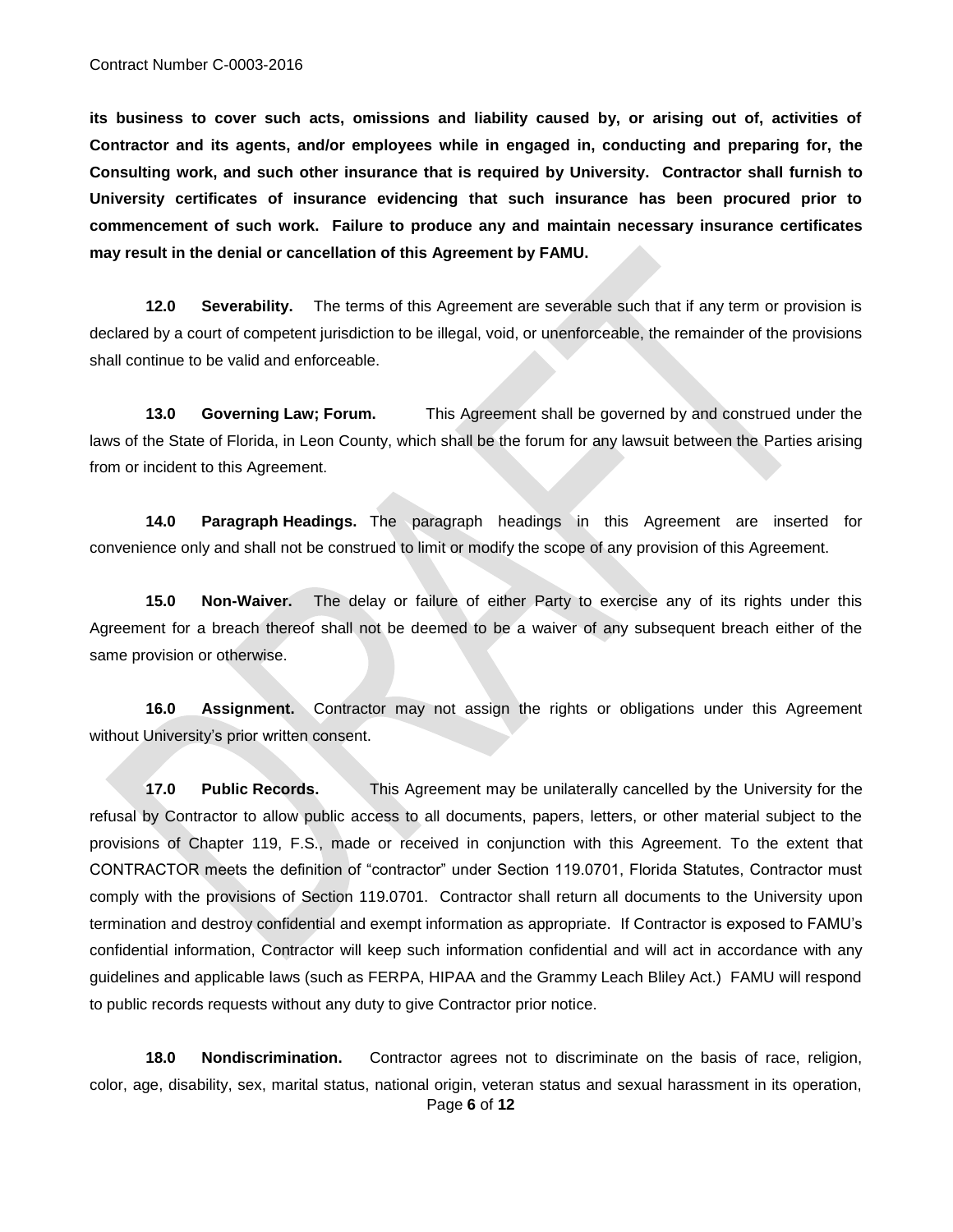management and employment practices and with respect to availability and accessibility of products and/or product services to the public. Contractor agrees to comply with the all-applicable laws of Florida and of the United States of America regarding such nondiscrimination and equality of opportunity.

**19.0 Employment of Unauthorized Persons.** The employment of unauthorized aliens by any Contractor is considered a violation of Section 274(e) of the Immigration and Nationality Act. If the Vendor knowingly employs unauthorized aliens, such violation shall be cause for unilateral cancellation of this Agreement.

**20.0 Federal Trade Commission (FTC).** All Contractors shall implement and maintain adequate safeguards to comply with FTC rules (16 CFR Part 314) and University policies regarding the safeguarding of customer information.

**21.0 Red Flag Rules:** Contractor acknowledges that FAMU has adopted an Identity Theft Prevention Program as required under 16 C.F.R. Part 681 for certain covered accounts that may be assessed in accordance with this agreement. Accordingly, Contractor will conduct its activities in accordance with reasonable policies and procedures to detect, prevent and mitigate the risk of identity theft.

**22.0 Force Majeure.** No default, delay or failure to perform on the part of the Contractor or University shall be considered a default, delay or failure to perform otherwise chargeable hereunder is such default, delay or failure to perform is due to causes beyond either party's reasonable control including, but not limited to strikes, lockouts, inaction of government authorities, epidemics, declared or undeclared wars, embargoes, fire, earthquakes, acts of God and default of common carrier.

23.0 Gratuities. Pursuant to Section 112.313(2), F.S., Contractor agrees that it will not offer to give or give anything of value, including a gift, loan, reward, promise of future employment, favor or service to any FAMU employee based upon any understanding that the official action or judgment of the employee would be influenced thereby. Contractor will ensure that its subcontractors comply with these rules.

**24.0 Equal Opportunity Clause. Florida A&M University is an Equal Opportunity Employer including minorities, women, veterans and individuals with disabilities. This contractor and subcontractor shall abide by the requirements of 41 CFR 60-1.4(a), 60-300.5(a) and 60-741.5(a). These regulations prohibit discrimination against qualified individuals based on their status as protected veterans or individuals with disabilities, and prohibit discrimination against all individuals based on their race, color, religion, sex, or national origin. Moreover, these regulations require that covered prime contractors and subcontractors take affirmative action to employ and advance in employment**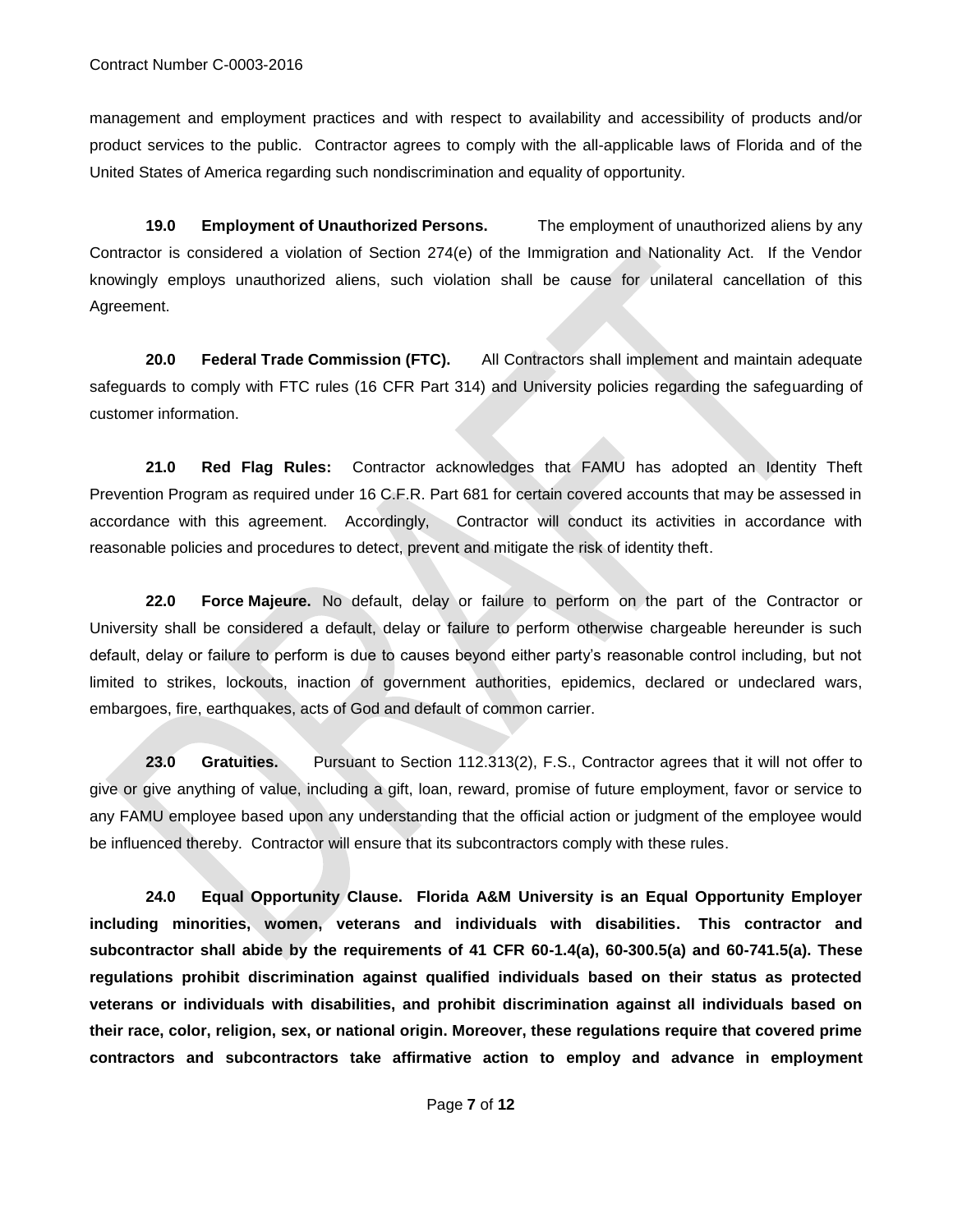**individuals without regard to race, color, religion, sex, national origin, protected veteran status or disability.**

**25.0 Key Personnel.** This Agreement requires the personal skills and experience of the parties listed in the Scope of Work, and the team leaders for the Services. The individuals performing the Services are central to the Services. Any change in personnel providing the Services shall be subject to FAMU's approval, at its sole discretion; however, FAMU's approval shall not be unreasonably delayed, conditioned or withheld if the need for the change is beyond Contractor's reasonable ability to anticipate or control (e.g., the team leader or a team member leaves the employ of Contractor or is incapacitated).

26.0 **Entire Agreement; Modification.** This Agreement (and its attachments, if any) constitutes the entire understanding between the Parties with respect to the subject matter hereof and may be amended except by an agreement signed by Contractor and an authorized representative of University. This Agreement may be simultaneously executed in several identical counterparts, each of which shall be an original and all of which shall constitute one and the same instrument.

IN WITNESS WHEREOF, the authorized representatives of the parties have executed this Agreement on the day of  $\rule{1em}{0.15mm}$ 

**BOARD OF TRUSTEES**

**FLORIDA A&M UNIVERSITY Owens, Renz & Lee Company, Inc.**

\_\_\_\_\_\_\_\_\_\_\_\_\_\_\_\_\_\_\_\_\_\_\_\_\_\_\_\_\_

Elmira Mangum Robert Owens President President President President President President CEO

Dale Cassidy Vice President and CFO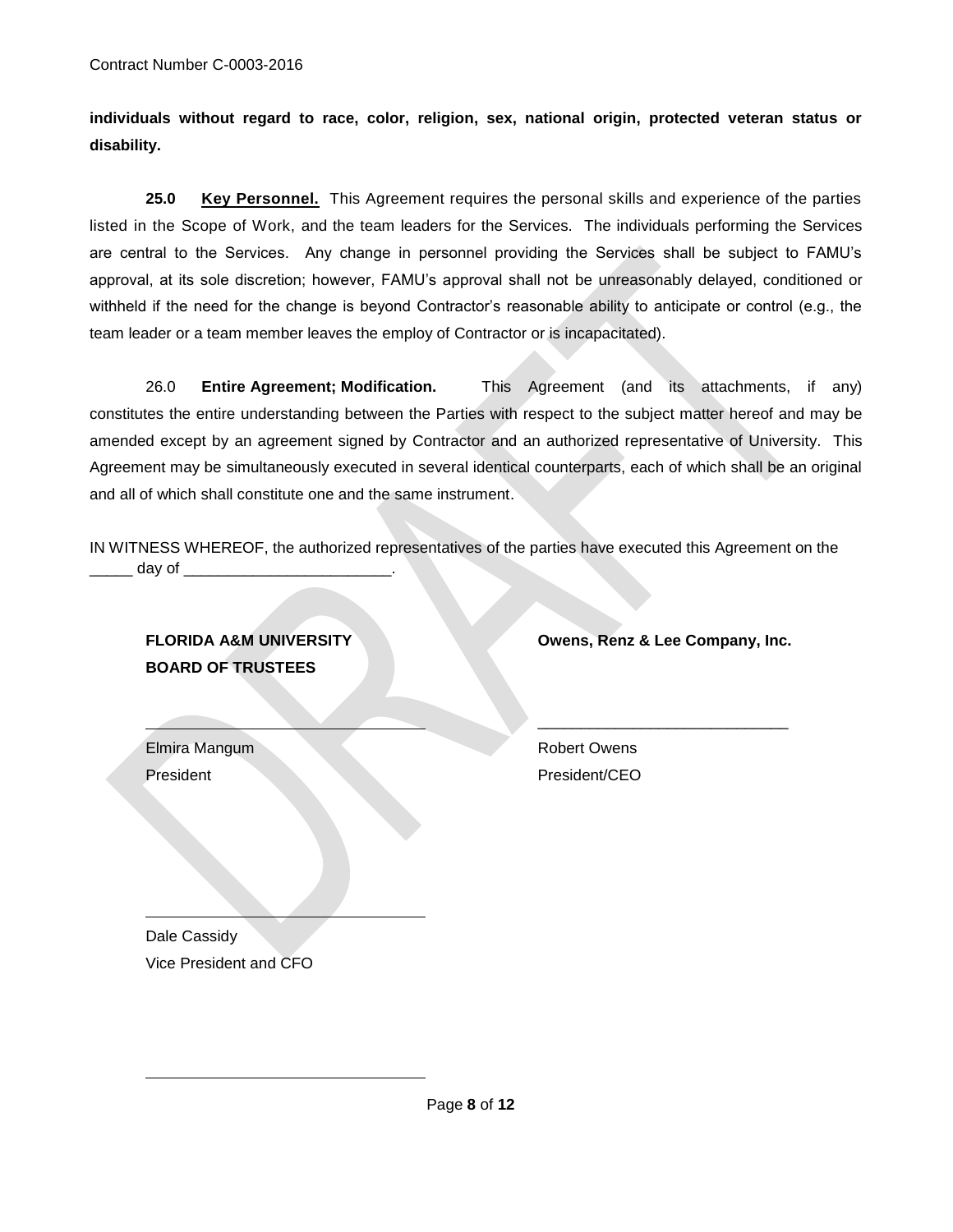Contract Number C-0003-2016

Stephany Fall Director of Procurement Services

Approved as to form.

University Attorney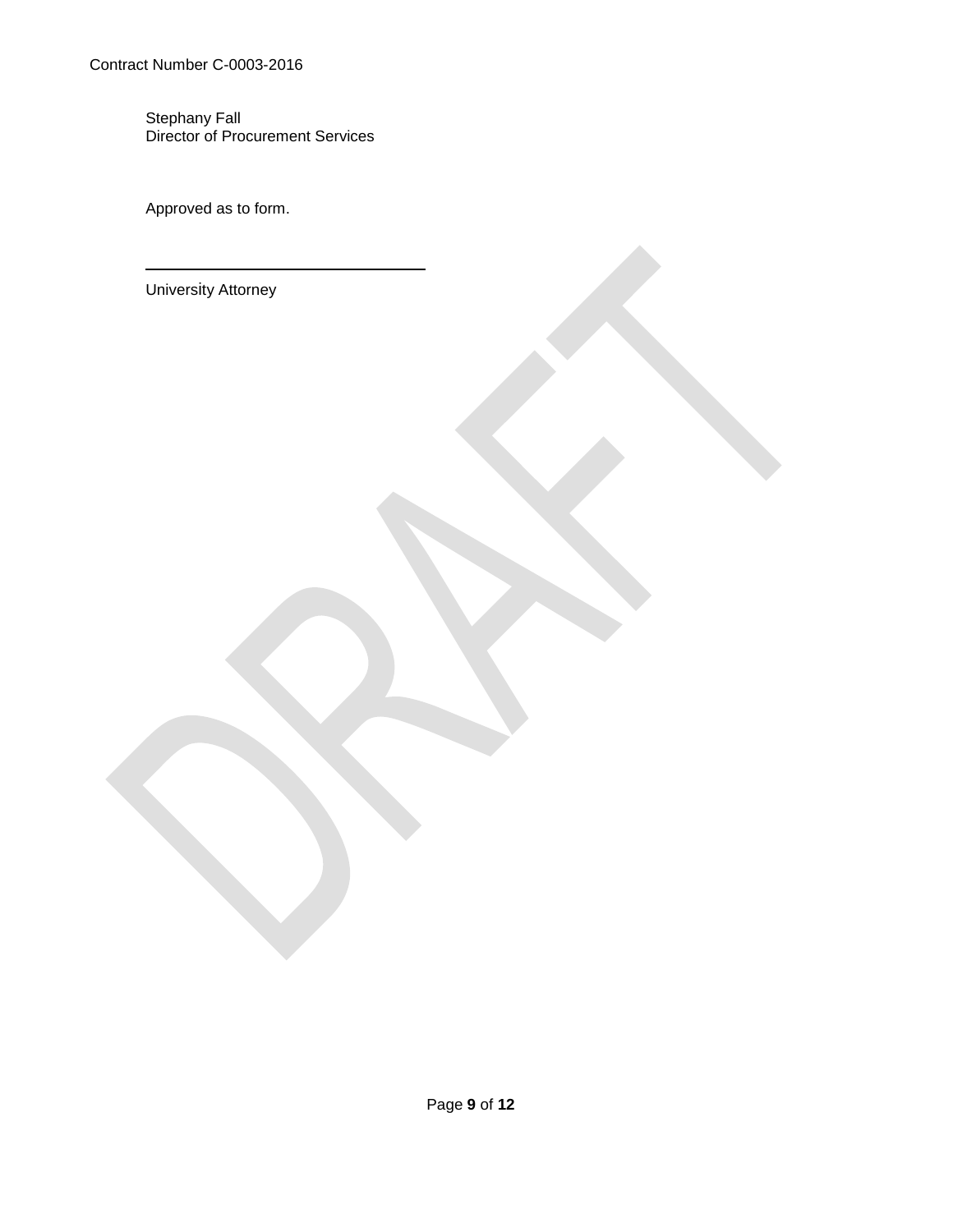## **Attachment A1**

RFP 0003-2016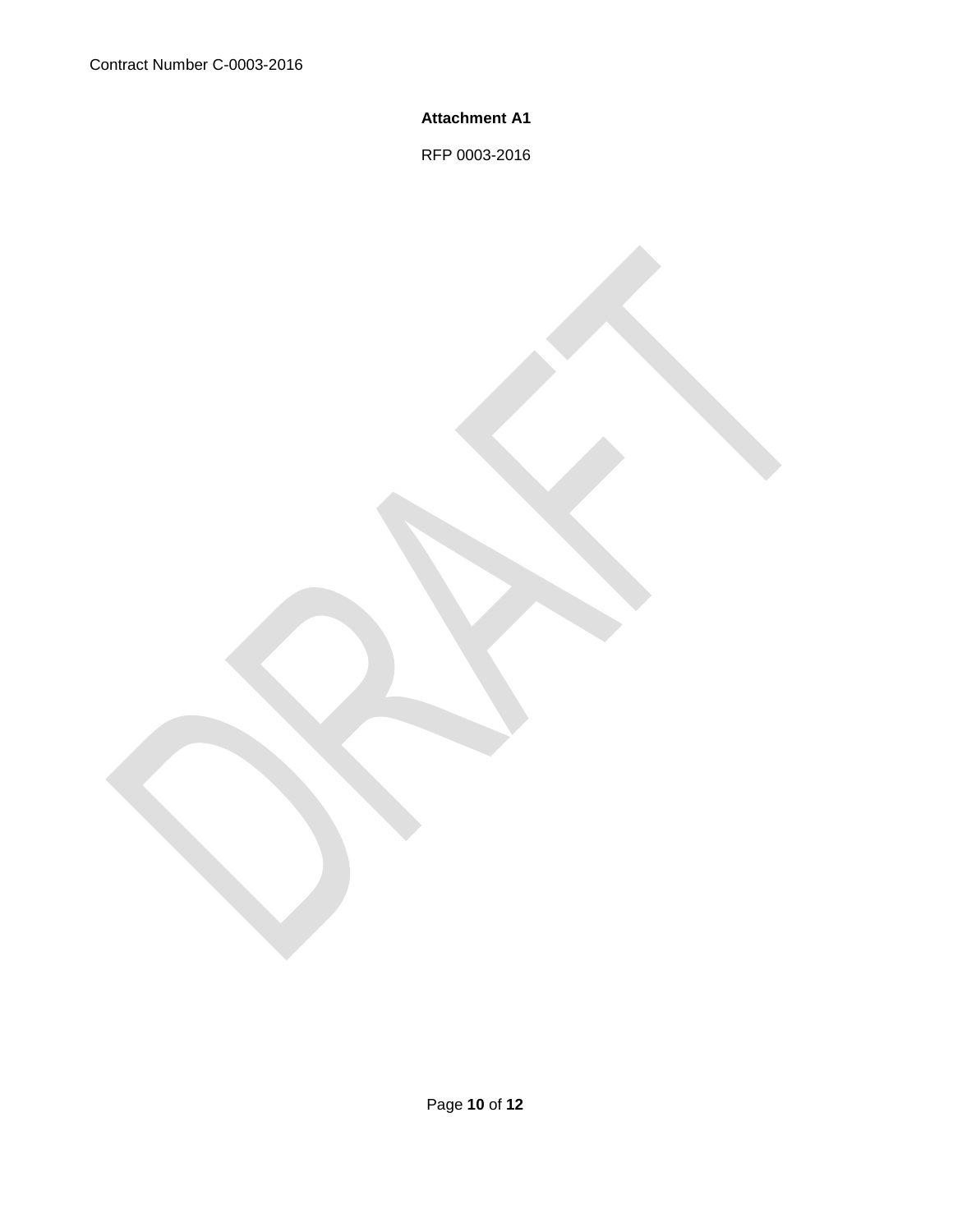## **Attachment A2**

Owens Realty Services' Proposal for RFP 0003-2016